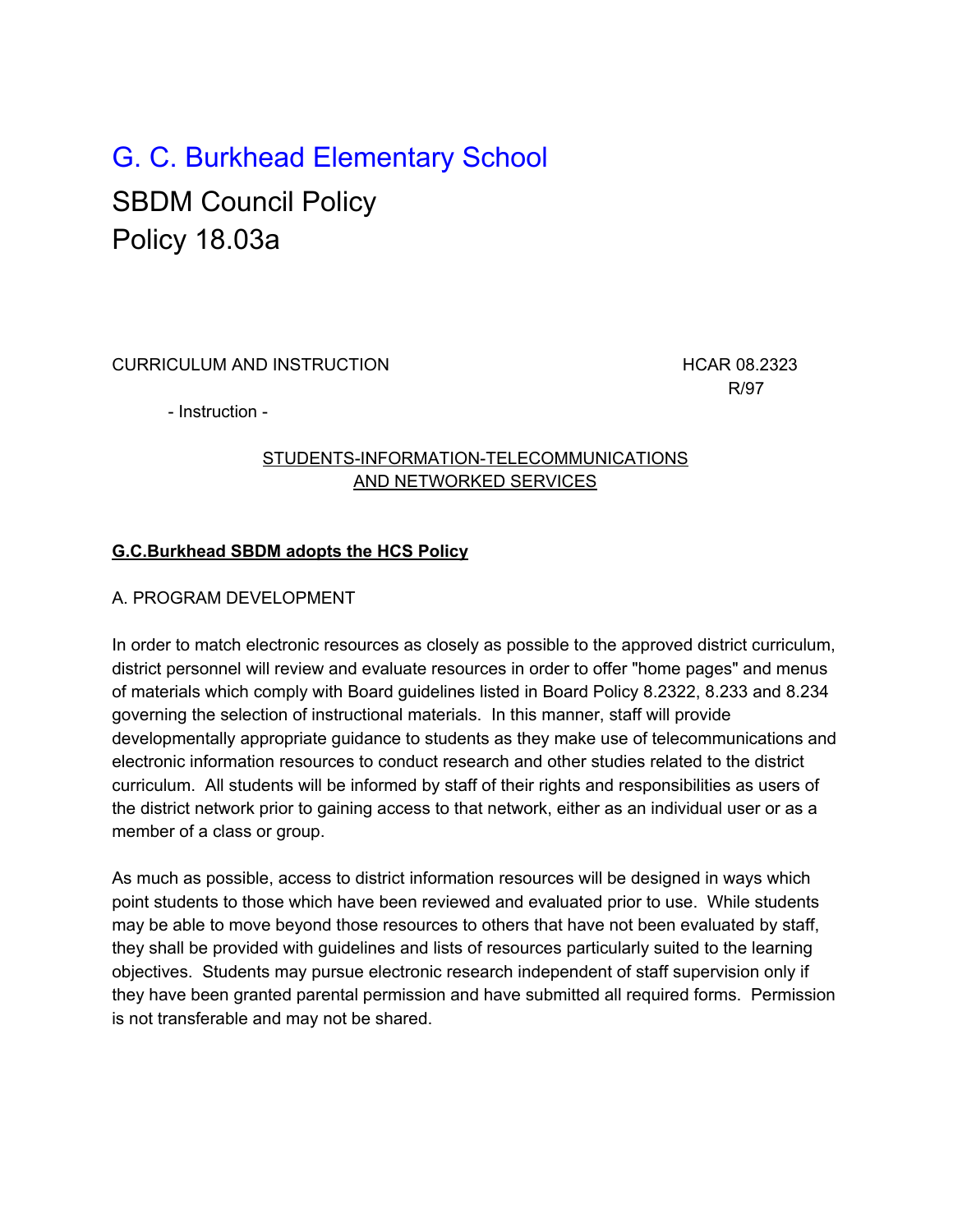#### B. INTERNET RULES

Students are responsible for good behavior on school computer networks just as they are in a classroom or a school hallway. Communications on the network are often public in nature. General school rules for behavior and communications apply.

The network is provided for students to conduct research and communicate with others. Access to network services is given to students who agree to act in a considerate and responsible manner. Parent permission is required. Access is a privilege - not a right. Access entails responsibility.

Individual users of the district computer networks are responsible for their behavior and communications over those networks. This includes groups of onlookers who might be watching what the individual user is doing at the workstation.

Page 1 of 3

#### CURRICULUM AND INSTRUCTION HCAR 08.2323 (Continued)

R/97

- Instruction -

#### STUDENTS-INFORMATION-TELECOMMUNICATIONS AND NETWORKED SERVICES

It is presumed that users will comply with district standards and will honor the agreements they have signed. Beyond the clarification of such standards, the district is not responsible for restricting, monitoring or controlling the communications of individuals utilizing the network.

Network storage areas may be treated like school lockers. Network administrators may review files and communications to maintain system integrity and ensure that users are using the system responsibly. Users should not expect that files stored on district servers will always be private. All schools' web pages will be registered at the official Hardin County Schools' web address, http://www.hardin.k12.ky.us.

Within reason, freedom of speech and access to information will be honored. In an effort to reduce the possibility of inappropriate material being accessed through the district network, a filtering software has been purchased and installed within the district. During school, teachers of younger students will guide them toward appropriate materials. Outside of school, families bear the same responsibility for such guidance as they exercise with information sources such as television, telephones, movies, radio and other potentially offensive media.

The following are not permitted: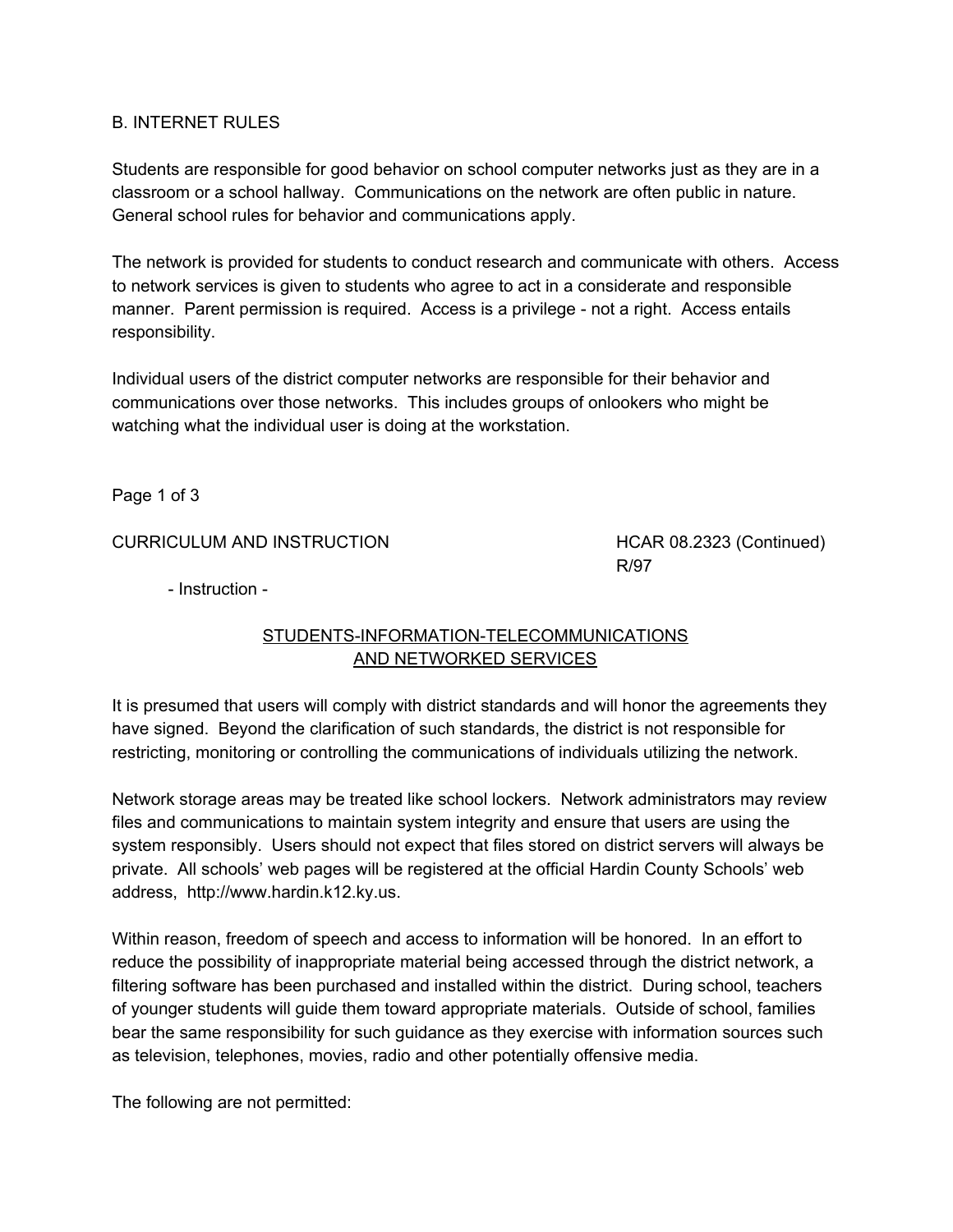- Sending or displaying offensive messages or pictures
- Using obscene language
- · Harassing, insulting or attacking others
- · Attempts to contact strangers on the network regarding non-school related issues,

unless pre-approved by the teacher (i.e. penpals, writing projects, etc.)

- Damaging computers, computer systems or computer networks
- · Violating copyright laws
- Using another's personal password
- Revealing one's login name or password to anyone
- Trespassing in another's folders, work or files
- · Intentionally wasting limited resources
- Employing the network for commercial purposes
- Intentionally loading viruses onto district computers, diskettes, or networks

### C. SANCTIONS

1. Violations may result in a loss of access

2. Additional disciplinary action may be determined at the building level in line with existing practice regarding inappropriate language or behavior.

3. When applicable, law enforcement agencies may be involved.

Page 2 of 3

| CURRICULUM AND INSTRUCTION | HCAR. |
|----------------------------|-------|
| 08.2323 (Continued)        |       |
|                            | R/97  |
| - Instruction -            |       |

# **Hardin County Public Schools Student Computer/Internet/Electronic Mail Permission Form**

During normal classroom activities students will be using the internet and electronic mail under staff supervision. *Filtering software is installed on all networked computers***.** The following permissions allow children to have access *independent of direct staff supervison***.**

# **Internet Use**

As parent/legal guardian of the student signing below, I grant permission for my child to access the Internet, independent of direct staff supervision. I have read and agree to Section XXV of the Student Code of Conduct Handbook. I understand that Hardin County Schools are using a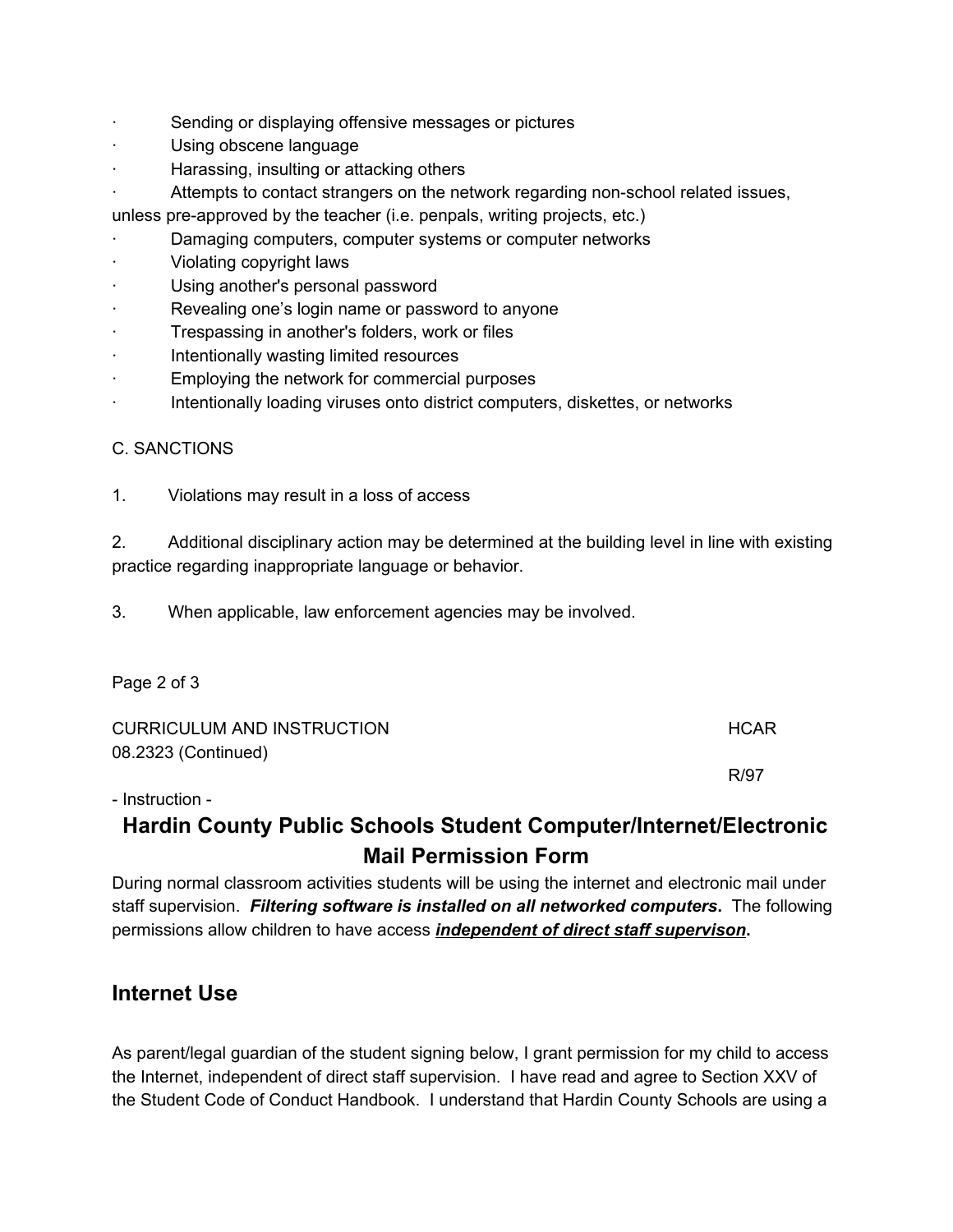filtering software that helps limit the access of inappropriate material, but also understand that the possibility still exists that inappropriate information may occasionally get past the filter;therefore, I agree to accept responsibility for guiding my child and conveying to him/her appropriate standards for selecting, sharing, and or exploring information on the Internet. I understand that violations may result in a loss of access as well as other disciplinary or legal action.

|                                                              | Student Signature: Management Student Signature: |            | Date: | <b>Contract Contract Contract</b> |
|--------------------------------------------------------------|--------------------------------------------------|------------|-------|-----------------------------------|
| Student Name (Please Print):                                 |                                                  |            |       |                                   |
| Student's School:                                            |                                                  |            |       |                                   |
| Grade:                                                       | Date of Birth:                                   |            |       |                                   |
| Parent/Guardian of student under 18<br>Signature: Signature: |                                                  | Date: 2008 |       |                                   |
| Parent/Guardian Name (Please<br>Print):                      |                                                  |            |       |                                   |

#### **Electronic Mail Use**

As parent/legal guardian of the student signing below, I grant permission for my child to access electronic mail, independent of direct staff supervision. I have read and agree to Section XXV of the Student Code of conduct Handbook. I understand that electronic mail can be sent around the world, and I accept responsibility for guiding my child and conveying to him/her appropriate standards for construction and sending electronic mail, including appropriate language and topics. I understand that violations may result in a loss of access as well as other disciplinary or legal action.

| <b>Student Signature:</b> | Date: |
|---------------------------|-------|
|                           |       |

Student Name (Please Print):

Student's School:

Grade: Date of Birth: